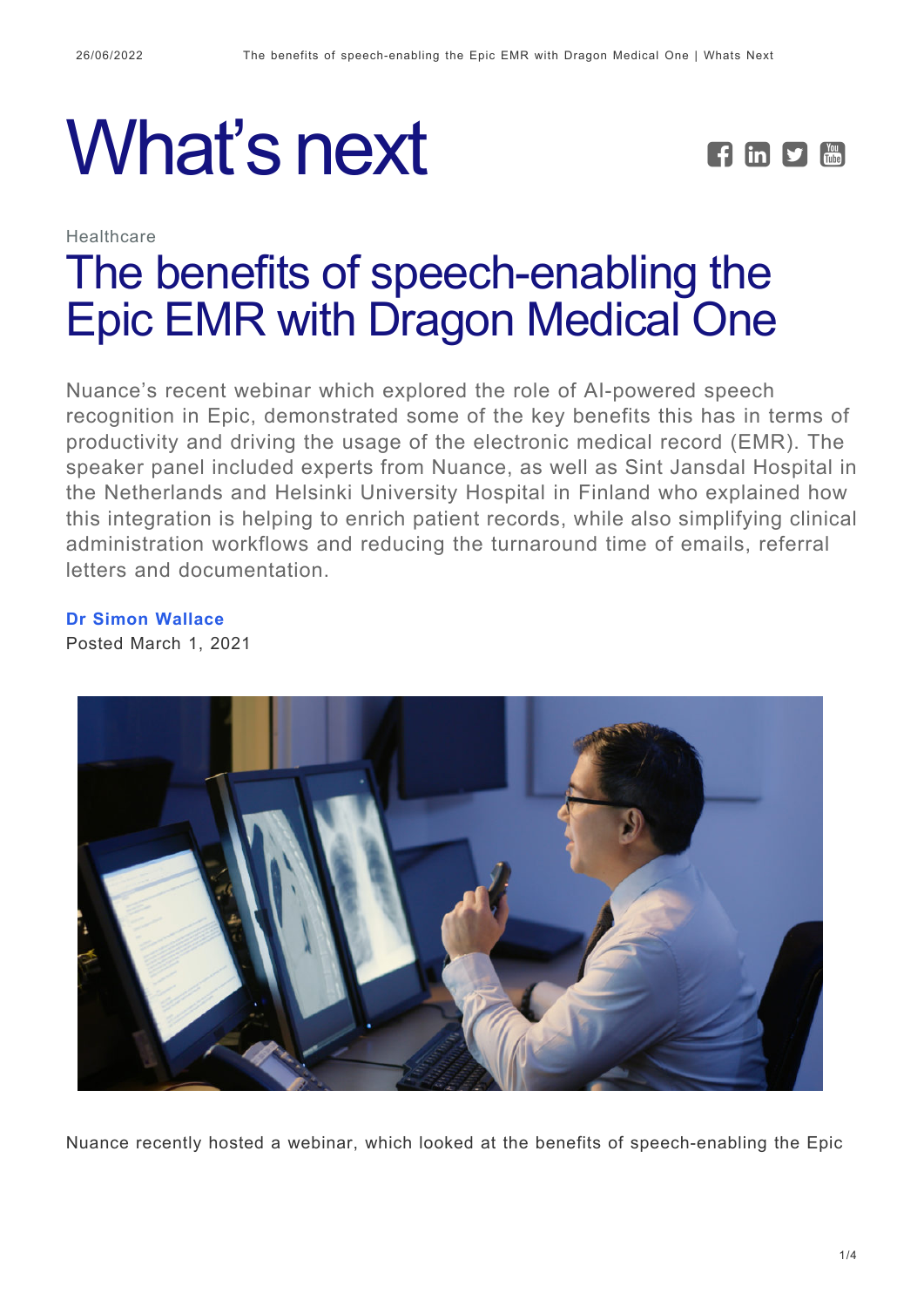EMR with Dragon Medical One. If you missed it, here is what was discussed.

Dr Brian Zimmerman – Nuance CMIO and a physician working at an Epic hospital in Ohio – opened up proceedings by giving audience members a live demonstration of Epic and how speech can be used to support various aspects of the documentation process. A user of Epic since 2006, he was able to draw on his wealth of experience to highlight how the [seamless](https://www.nuance.com/en-au/healthcare/provider-solutions/speech-recognition/dragon-medical-one.html) [integration of Dragon Medical One](https://www.nuance.com/en-au/healthcare/provider-solutions/speech-recognition/dragon-medical-one.html) is relieving some of the administrative burden placed on clinicians.

Throughout his demonstration, Dr Zimmerman highlighted how the use of speech recognition in healthcare to produce clinical documentation is enabling clinicians to make significant time savings, without compromising on accuracy. He referenced that Dragon Medical One is "about more than just dictation." It also enables clinicians to voice activate some of the usual processes they would use inside the Epic system. For example, you can add a clinical note template using just your voice.

These benefits are something that clinicians can experience no matter where they are based, thanks to Dragon Medical One being a secure, cloud-based solution. Users can access their single voice profile from different devices and locations, even when logging on from home. Of course, this has proved particularly useful during the ongoing Covid-19 pandemic.

#### **Unparalleled accuracy across 22 hospitals in Finland**

During the webinar we heard from two healthcare organisations which have implemented Dragon Medical in Epic and are witnessing some of the benefits mentioned above first-hand. Although both had different experiences in terms of roll out, there was one common theme once the technology was in place: the extremely high level of accuracy.

HUS Helsinki University Hospital in Finland first rolled out speech recognition in several of its sites in 2018. Speech recognition was well received by end-users at HUS but lacked some accuracy, particularly for Finnish compound words. Miika Pitkänen, Application Analyst and Karri Järvelin, System Designer, explained this was why HUS decided to upgrade their speech software to AI-powered, Dragon Medical and to coincide with their rollout of Epic. Miika revealed they were particularly impressed with the way that Dragon Medical navigated Finnish – a language which is notoriously difficult to transcribe.

This positive experience led to the Hospital rolling out Dragon Medical and Epic for all clinicians across its 22 hospitals and 24 member municipals simultaneously in 2020. Despite taking place during a global pandemic, this mass roll out has been a major success and adoption rate is currently over 85%, with speech recognition being used by around 2,500 users. The HUS team achieved this high adoption rate by presenting front-end speech recognition as the primary way to dictate and create patient documentation in Epic. They did not advertise back-end or digital dictation as options, although they were still available just in case.

#### **The gift of time for Radiologists at Sint Jansdal Hospital**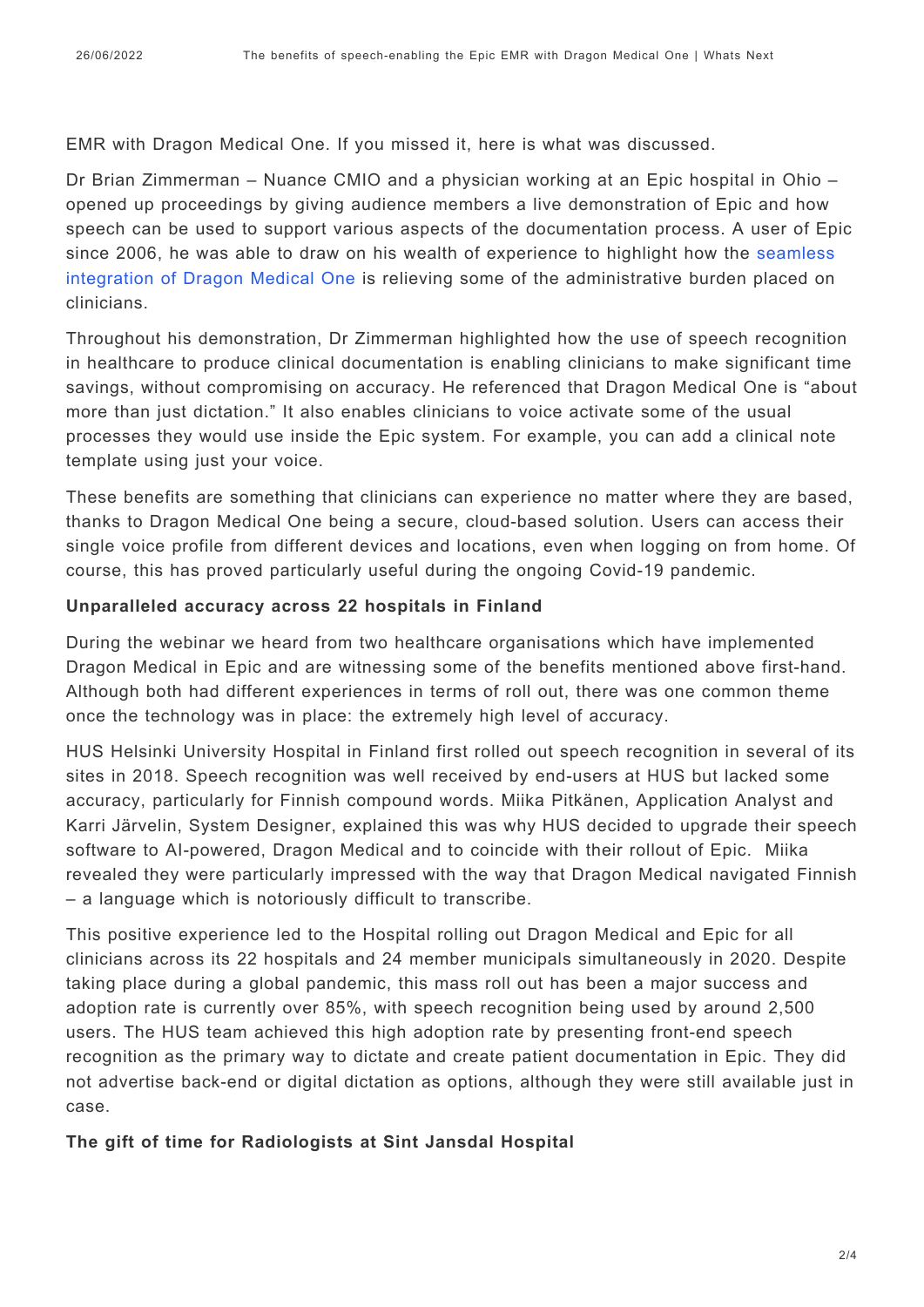Dr David Blom, Radiologist, and Mr Arnout van den Hoek, Application Manager Radiant, at Sint Jansdal Hospital in the Netherlands had a slightly different roll out experience. They were replacing G2 speech in Radiant (the Epic Radiology Information System) and the entire implementation process needed to take place over just a couple of months.

Despite this time pressure, the team were impressed with how quickly Dragon Medical One – which is currently being used by radiologists across the hospital – was up and running. As well as the high level of clinical accuracy and ease of use, they sign-posted the fact that no productivity was lost during the implementation process. The team are already seeing the benefits of incorporating these technologies into their everyday lives and estimate that between 30–50 minutes are now being saved on average each day.

Ultimately, we need to take care of clinicians so they can take care of us. This has never been more important than it is today, with the pandemic increasing the already [worrying burnout](https://www.nuance.com/en-au/healthcare/campaign/reduce-clinician-overload.html?cid=7010W000002TBSKQA4&utm_campaign=AHM-WL-2021-clinicianoverloadinfohub&utm_medium=Organic&utm_source=whats_next_blog) [levels](https://www.nuance.com/en-au/healthcare/campaign/reduce-clinician-overload.html?cid=7010W000002TBSKQA4&utm_campaign=AHM-WL-2021-clinicianoverloadinfohub&utm_medium=Organic&utm_source=whats_next_blog) throughout the sector. Advancements in healthcare technology, such as AI-powered speech recognition are changing the game when it comes to clinical documentation, relieving some of the administrative burden and granting clinicians the gift of time. As Dr David Blom summarised, "it's always good to be home in time for dinner."

Thank you to all those who attended this webinar and to our expert speakers for sharing these insights.

**Tags:** [EMR,](https://whatsnext.nuance.com/en-au/tag/emr-2/) [healthcare IT,](https://whatsnext.nuance.com/en-au/tag/healthcare-it-3/) [medical speech recognition](https://whatsnext.nuance.com/en-au/tag/medical-speech-recognition/)

# **More Information**



## **Create More Time to Care**

Discover how Dragon Medical One helps combat clinician overload by streamlining and simplifying the clinical documentation process. [Learn more](https://www.nuance.com/en-au/healthcare/campaign/reduce-clinician-overload.html?cid=7010W000002TBSKQA4&utm_campaign=AHM-WL-2021-clinicianoverloadinfohub&utm_medium=Organic&utm_source=whats_next_blog)